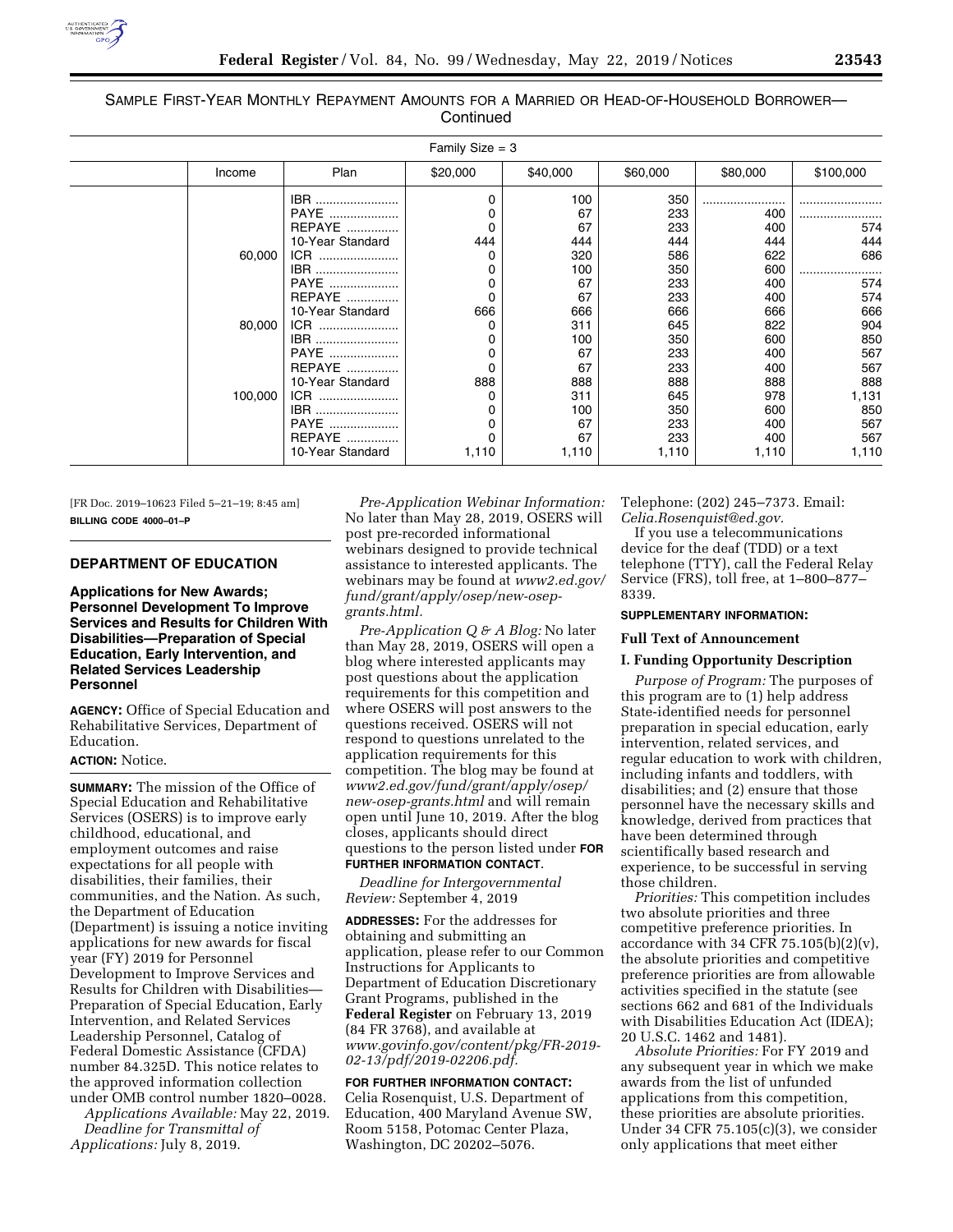Absolute Priority 1 or Absolute Priority 2. Applicants may apply under both absolute priorities but must submit separate applications.

These priorities are:

*Absolute Priority 1— Preparation of Special Education, Early Intervention, and Related Services Faculty.* 

*Background:* The purpose of this priority is to support existing doctoral degree programs that prepare special education, early intervention, and related services personnel who are wellqualified for, and can act effectively in, leadership positions as researchers and preparers of special education, early intervention, and related services personnel in institutions of higher education (IHEs). This priority is consistent with Supplemental Priority 2—Promoting Innovation and Efficiency, Streamlining Education with an Increased Focus on Improving Student Outcomes, and Providing Increased Value to Students and Taxpayers; Supplemental Priority 5— Meeting the Unique Needs of Students and Children With Disabilities and/or Those with Unique Gifts and Talents; and Supplemental Priority 8— Promoting Effective Instruction in Classrooms and Schools.

There is a well-documented need for leadership personnel to fill faculty positions within IHEs in special education, early intervention, and related services (Castillo, Curtis, & Tan, 2014; Montrosse & Young, 2012; Robb, Smith, & Montrosse, 2012; Smith, Montrosse, Robb, Tyler, & Young, 2011; Smith, Robb, West, & Tyler, 2010; Woods & Snyder, 2009). These leaders conduct research to increase the knowledge of effective interventions and services for children, including infants and toddlers, and youth with disabilities. These leaders also teach practices supported by evidence to future special education, early intervention, related services, and regular education professionals who will work in a variety of educational settings and provide services directly to these children (deBettencourt, Hoover, Rude, & Taylor, 2016; Robb et al., 2012; Smith et al., 2010; West & Hardman, 2012). Shortages in these leadership positions limit the field's capacity to generate new knowledge of effective interventions and to prepare future professionals to improve outcomes for children with disabilities (Smith et al., 2011).

Leadership personnel in IHEs play an essential role in promoting high expectations for each child with a disability and provide, or prepare others to provide, effective interventions and services that improve outcomes for

children, including infants, toddlers, and youth with disabilities. Critical competencies for special education, early intervention, and related services faculty vary depending on the type and the requirements of the preparation program but can include, for example, skills needed for postsecondary instruction, research, administration, policy development, professional practice, the use of technologies to support teaching and student learning, and leadership. However, all leadership personnel need to promote high expectations and have current knowledge of effective interventions and services that improve outcomes for children with disabilities, including high-need children with disabilities. This knowledge should be applicable to children served in a variety of educational settings (*e.g.,* urban or rural public schools, including charter schools, or urban or rural private schools) or early childhood and early intervention settings (*e.g.,* home, community-based, Early Head Start and Head Start, child care, or public and private preschools). The interventions and services must include those that improve early childhood, educational, and employment outcomes.

*Priority:* The purpose of this priority is to support existing doctoral degree programs that prepare special education, early intervention, and related services personnel at the doctoral degree level who are well qualified for, and can act effectively in, faculty positions in IHEs as researchers and preparers of personnel.

This priority will provide support to help address identified needs for personnel with the knowledge and skills to establish and meet high expectations for each child with a disability. Programs must culminate in a doctoral degree, which may include a Doctor of Education (Ed.D.) degree. To be considered for funding under this absolute priority, program applicants must meet the application requirements contained in the priority. All projects funded under this absolute priority also must meet the programmatic and administrative requirements specified in the priority.

**Note:** Preparation programs that lead to clinical doctoral degrees in related services (*e.g.,* a Doctor of Audiology degree or Doctor of Physical Therapy degree) are not included in this priority. These types of preparation programs are eligible to apply for funding under the Personnel Preparation in Special Education, Early Intervention, and Related Services priority (CFDA 84.325K) that the Office of Special Education Programs (OSEP) intends to fund in FY 2019.

**Note:** Applicants must demonstrate matching support for the proposed project at 10 percent of the total amount of the grant as specified in paragraph (d)(10) of the requirements of this priority for an application to be reviewed and be considered eligible to receive an award.

To meet the requirements of this priority, an applicant must—

(a) Demonstrate, in the narrative section of the application under ''Significance,'' how—

(1) The project addresses the need for leadership personnel to promote high expectations and provide, or prepare others to provide, effective interventions and services that improve outcomes for children with disabilities, including high-need children with disabilities.<sup>1</sup> To address this requirement, the applicant must present—

(i) Appropriate and applicable data (*e.g.,* national, State) demonstrating the need for the leadership personnel the applicant proposes to prepare; and

(ii) Data demonstrating the success of the doctoral program to date in producing faculty in special education, early intervention, or related services, such as: The professional accomplishments of program graduates (*e.g.,* public service, awards, or publications) that demonstrate their leadership in special education, early intervention, or related services; the average amount of time it takes for program graduates to complete the program; the number of program graduates; and the percentage of program graduates finding employment directly related to their preparation; and

**Note:** Data on the success of a doctoral program should be no older than five years prior to the start date of the project proposed in the application. When reporting percentages, the denominator (*i.e.,* the total number of scholars or program graduates) must be provided.

(2) Scholar competencies to be acquired in the program relate to knowledge and skills needed by the leadership personnel the applicant proposes to prepare. To address this requirement, the applicant must—

(i) Identify the competencies needed by leadership personnel in order to provide, or prepare others to provide,

 $^{\rm 1}\!$  For purposes of this priority, ''high-need children with disabilities'' refers to children or students (ages birth through 21, depending on the State) who are eligible for services under IDEA, and who may be at risk of educational failure or otherwise in need of special assistance or support because they: (1) Are living in poverty, (2) are English learners, (3) are academically far below grade level, (4) have left school before receiving a regular high school diploma, (5) are at risk of not graduating with a regular high school diploma on time, (6) are homeless, (7) are in foster care, or (8) have been incarcerated.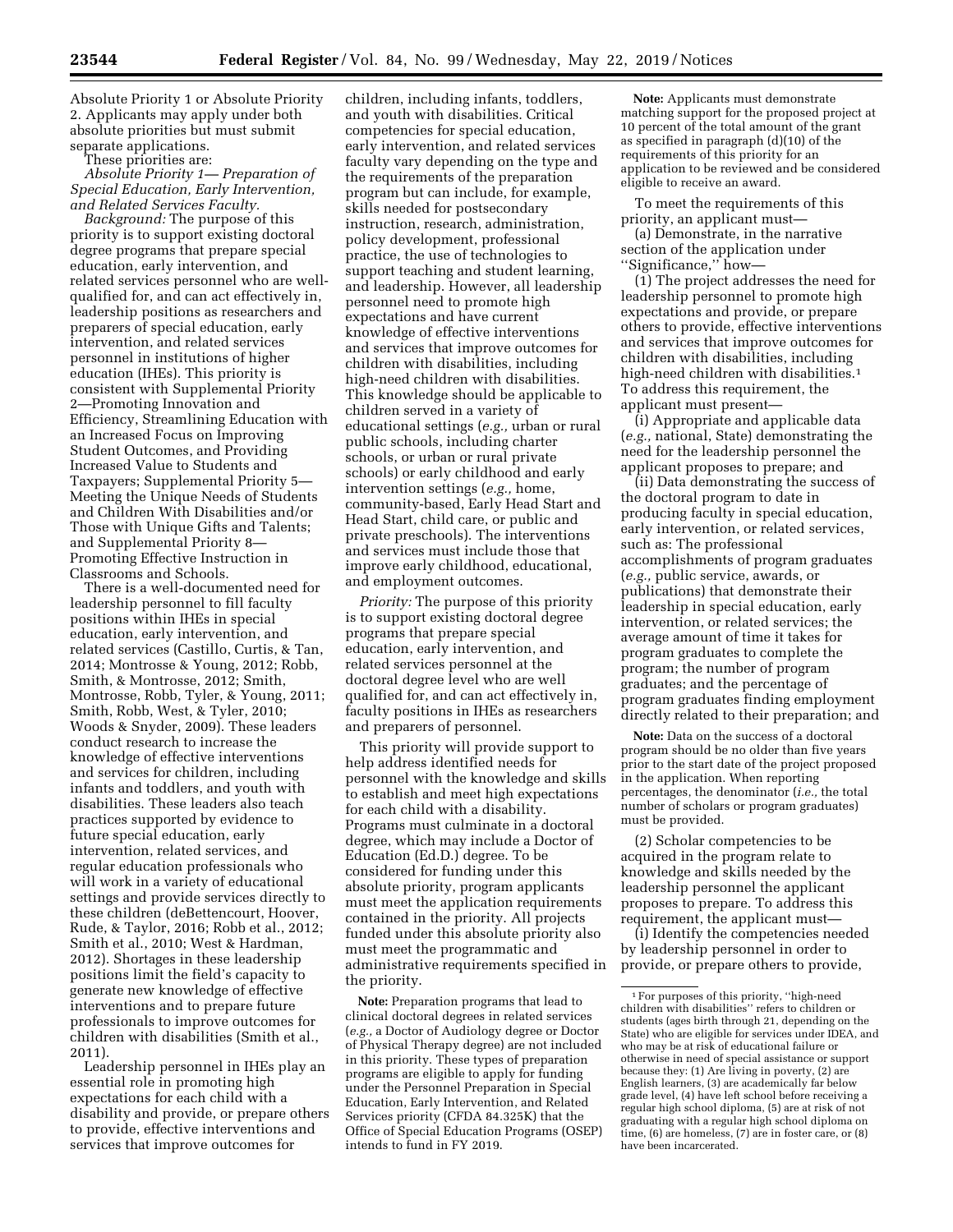effective interventions and services that improve outcomes for children with disabilities, including high-need children with disabilities; and

(ii) Provide the conceptual framework of the leadership preparation program, including any empirical support, that will promote the acquisition of the identified competencies needed by leadership personnel.

(b) Demonstrate, in the narrative section of the application under ''Quality of project services,'' how—

(1) The applicant will recruit and support high-quality scholars.2 The narrative must describe—

(i) The selection criteria the applicant will use to identify high-quality applicants for admission in the program;

(ii) The recruitment strategies the applicant will use to attract high-quality applicants and any specific recruitment strategies targeting high-quality applicants from groups that are underrepresented in the profession, including individuals with disabilities; and

(iii) The approach the applicant will use to help all scholars, including individuals with disabilities, complete the program; and

(2) The project is designed to promote the acquisition of the competencies needed by leadership personnel to promote high expectations and provide, or prepare others to provide, effective interventions and services that improve outcomes for children with disabilities, including high-need children with disabilities. To address this requirement, the applicant must—

(i) Describe how the components of the project, such as coursework, internship experiences, research requirements, and other opportunities provided to scholars will enable the scholars to acquire the competencies needed by leadership personnel the applicant proposes to prepare;

(ii) Describe how the components of the project are integrated in order to support the acquisition and enhancement of the identified competencies needed by leadership personnel the applicant proposes to prepare;

(iii) Describe how the components of the project prepare scholars to promote high expectations and to provide, or prepare others to provide, effective

interventions and services that improve outcomes for children with disabilities, including high-need children with disabilities, in a variety of educational or early childhood and early intervention settings;

(iv) Demonstrate, through a letter of support from a public, non-traditional public, parochial, or private partnering agency, school, or program, that it will provide scholars with a high-quality internship experience in a high-need  $LEA$ ,<sup>3</sup> a high-poverty school,<sup>4</sup> a school implementing a comprehensive support and improvement plan,<sup>5</sup> a school implementing a targeted support and improvement plan  $\frac{6}{9}$  for children with disabilities, an SEA, an early childhood and early intervention program located within the geographical boundaries of a high-need LEA, or an early childhood and early intervention program located within the geographical boundaries of an LEA serving the highest percentage of schools identified for comprehensive support and improvement or implementing targeted support and improvement plans in the State;

(v) Describe how the project will partner with diverse stakeholders to inform project components;

(vi) Describe how the project will use resources, as appropriate, available through technical assistance centers, which may include centers funded by the Department;

4For the purposes of this priority, ''high-poverty school'' means a school in which at least 50 percent of students are from low-income families as determined using one of the measures of poverty specified under section 1113(a)(5) of the Elementary and Secondary Education Act of 1965, as amended (ESEA). For middle and high schools, eligibility may be calculated on the basis of comparable data from feeder schools. Eligibility as a high-poverty school is determined on the basis of the most currently available data.

5For the purposes of this priority, a ''school implementing a comprehensive support and improvement plan'' is a school identified for comprehensive support and improvement by the State under section  $1111(c)(4)(D)$  of the ESEA that includes (a) not less than the lowest-performing five percent of all schools receiving funds under Title I, Part A of the ESEA; (b) all public high schools in the State failing to graduate one-third or more of their students; and (c) public schools in the State described under section 1111(d)(3)(A)(i)(II) of the ESEA.

<sup>6</sup> For the purposes of this priority, a "school implementing a targeted support and improvement plan'' means a school identified for targeted support and improvement by a State that has developed and is implementing a school-level targeted support and improvement plan to improve student outcomes based on the indicators in the statewide accountability system as defined in section 1111(d)(2) of the ESEA.

(vii) Describe the approach that faculty members will use to mentor or otherwise support scholars with the goal of helping them acquire competencies needed by leadership personnel and advancing their careers in special education, early intervention, or related services; and

(viii) Describe how the components of the project will promote the acquisition of scholars' critical leadership skills, including communication, networking, and collaboration.

(c) Demonstrate, in the narrative section of the application under ''Quality of the project evaluation,'' how the applicant will—

(1) Evaluate how well the goals or objectives of the proposed leadership project have been met. The applicant must describe the outcomes to be measured for both the project and the scholars, particularly the acquisition of scholars' competencies; and the evaluation methodologies to be employed, including proposed instruments, data collection methods, and possible analyses;

(2) Collect, analyze, and use data on current scholars and scholars who graduate from the program to improve the proposed program on an ongoing basis; and

(3) Report the evaluation results to OSEP in the applicant's annual and final performance reports.

(d) Demonstrate, in the narrative under ''Required Project Assurances'' or appendices as directed, that the following program requirements are met. The applicant must—

(1) Include in appendix B of the application—

(i) Course syllabi for all coursework in the major and any required coursework for a minor;

(ii) Course syllabi for all research methods, evaluation methods, or data analysis courses required by the degree program and elective research methods, evaluation methods, or data analysis courses that have been completed by more than one scholar enrolled in the program in the last five years; and

(iii) For new coursework, proposed syllabi;

(2) Ensure that the proposed number of scholars to be recruited into the program can graduate from the program by the end of the project period. The described scholar recruitment strategies, including recruitment of individuals with disabilities, the program components and their sequence, and proposed budget must be consistent with this requirement;

(3) Ensure scholars will not be selected based on race or national origin/ethnicity. Per the Supreme

<sup>2</sup>For the purposes of this priority, ''scholar'' is limited to an individual who (a) is pursuing a doctoral degree related to special education, early intervention, or related services; (b) receives scholarship assistance as authorized under section 662 of IDEA (34 CFR 304.3(g)); and (c) will be able to be employed in a position that serves children with disabilities for either 51 percent of their time or case load. See *[https://pdp.ed.gov/OSEP/Home/](https://pdp.ed.gov/OSEP/Home/Regulation)  [Regulation](https://pdp.ed.gov/OSEP/Home/Regulation)* for more information.

<sup>3</sup>For the purposes of this priority, ''high-need LEA'' means an LEA (a) that serves not fewer than 10,000 children from families with incomes below the poverty line; or (b) for which not less than 20 percent of the children served by the LEA are from families with incomes below the poverty line.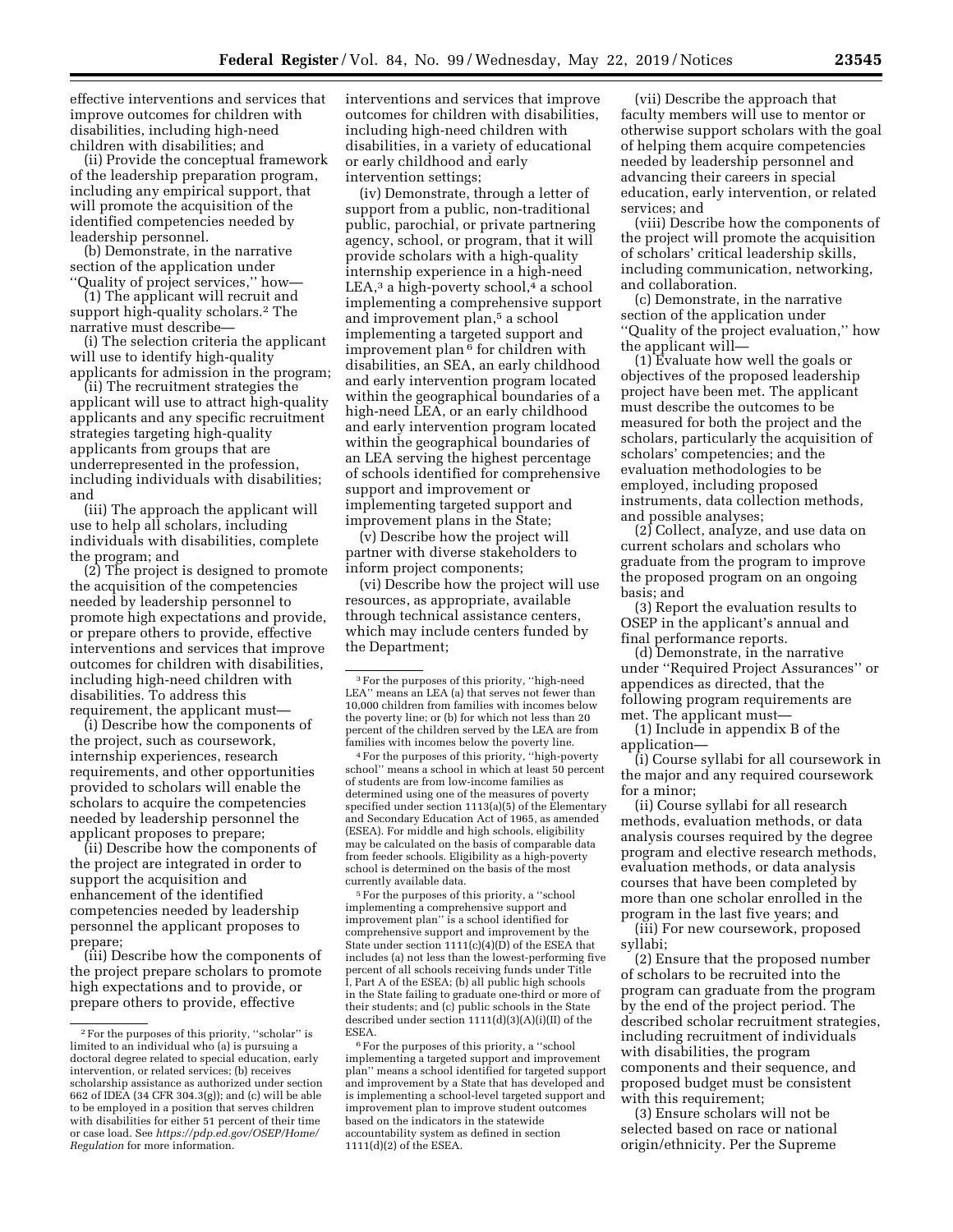Court's decision in *Adarand Constructors, Inc.* v. *Pena,* 515 U.S. 200 (1995), the Department does not allow the selection of individuals on the basis of race or national origin/ethnicity. For this reason, grantees must ensure that any discussion of the recruitment of scholars based on race or national origin/ethnicity distinguishes between increasing the pool of applicants and actually selecting scholars;

(4) Ensure that the project will meet the requirements in 34 CFR 304.23, particularly those related to (a) informing all scholarship recipients of their service obligation commitment; and (b) disbursing scholarships. Failure by a grantee to properly meet these requirements is a violation of the grant award that may result in sanctions, including the grantee being liable for returning any misused funds to the Department;

(5) Ensure that prior approval from the OSEP project officer will be obtained before admitting additional scholars beyond the number of scholars proposed in the application and before transferring a scholar to another preparation program funded by OSEP;

(6) Ensure that the project will meet the statutory requirements in section 662(e) through (h) of IDEA;

(7) Ensure that at least 65 percent of the total budget over the project period will be used for scholar support;

(8) Ensure that the IHE will not require scholars enrolled in the program to work (*e.g.,* as graduate assistants) as a condition of receiving support (*e.g.,*  tuition, stipends) from the proposed project, unless the work is specifically related to the acquisition of scholars' competencies or the requirements for completion of their personnel preparation program. This prohibition on work as a condition of receiving support does not apply to the service obligation requirements in section 662(h) of IDEA;

(9) Ensure that the project will be operated in a manner consistent with nondiscrimination requirements contained in the U.S. Constitution and the Federal civil rights laws;

(10) Demonstrate, in the budget information (ED Form 524, Section B) and budget narrative, matching support for the proposed project at 10 percent of the total amount of the grant. Applicants must propose the amount of cash or inkind resources;

**Note:** Under 34 CFR 75.562, educational training grants under this program have an 8 percent limit on indirect costs. The difference between a grantee's negotiated indirect cost rate and the 8 percent limit cannot be used to meet this requirement.

Matching support can be either cash or inkind donations. Under 2 CFR 200.306, a cash expenditure or outlay of cash with respect to the matching budget by the grantee is considered a cash contribution. Certain cash contributions that the organization normally considers an indirect cost should not be counted as a direct cost for the purposes of meeting matching support. Unrecovered indirect costs cannot be used to meet the non-Federal matching support. Under 2 CFR 200.434, third-party in-kind contributions are services or property (*e.g.,* land, buildings, equipment, materials, supplies) that are contributed by a non-Federal third party at no charge to the grantee.

(11) Ensure that the budget includes attendance by the project director at a three-day project directors' meeting in Washington, DC, during each year of the project. The budget may also provide for the attendance of scholars at the same three-day project directors' meetings in Washington, DC;

(12) Ensure that the project director, key personnel, and scholars will actively participate in the cross-project collaboration, advanced trainings, and cross-site learning opportunities (*e.g.,*  webinars, briefings) supported by OSEP. This network is intended to promote opportunities for participants to share resources and generate new knowledge by addressing topics of common interest to participants across projects including Department priorities and needs in the field;

(13) Ensure that if the project maintains a website, that it will be of high quality, with an easy-to-navigate design, that meets government or industry-recognized standards for accessibility;

(14) Ensure that annual progress toward meeting project goals is posted on the project website;

(15) Ensure that scholar accomplishments (*e.g.,* public service, awards, publications) will be reported in annual and final performance reports; and

(16) Ensure that annual data will be submitted on each scholar who receives grant support (OMB Control Number 1820–0686). The primary purposes of the data collection are to track the service obligation fulfillment of scholars who receive funds from OSEP grants and to collect data for program performance measure reporting under the Government Performance and Results Act of 1993 (GPRA). Applicants are encouraged to visit the Personnel Development Program Data Collection System (DCS) website at *[https://](https://pdp.ed.gov/osep) [pdp.ed.gov/osep](https://pdp.ed.gov/osep)* for further information about this data collection requirement. Typically, data collection begins in January of each year, and grantees are notified by email about the data

collection period for their grant, although grantees may submit data as needed, year-round. This data collection must be submitted electronically by the grantee and does not supplant the annual grant performance report required of each grantee for continuation funding (see 34 CFR 75.590). Data collection includes the submission of a signed, completed Pre-Scholarship Agreement and Exit Certification for each scholar funded under an OSEP grant (see paragraph (4) of this section).

*Absolute Priority 2—Preparation of Special Education and Early Intervention Administrators.* 

*Background:* The purpose of this priority is to support existing doctoral degree programs that prepare special education or early intervention personnel who are well-qualified for, and can act effectively in, leadership positions in traditional and nontraditional public school systems, such as State educational agencies (SEAs), charter management organizations (CMOs), charter school authorizers, lead agencies (LAs), local educational agencies (LEAs), private school networks, parochial schools, early intervention services programs (EIS programs), or schools. This priority is consistent with Supplemental Priority 2—Promoting Innovation and Efficiency, Streamlining Education with an Increased Focus on Improving Student Outcomes, and Providing Increased Value to Students and Taxpayers; Supplemental Priority 5— Meeting the Unique Needs of Students and Children With Disabilities and/or Those with Unique Gifts and Talents; and Supplemental Priority 8— Promoting Effective Instruction in Classrooms and Schools.

Shortages of leadership personnel at State and local agencies to fill special education and early intervention administrator positions have been noted (Bellamy & Iwaszuk, 2017; Billingsley, Crockett, & Kamman, 2014). The turnover rate for leaders in State and local agencies has also increased substantially over the past decade, which impacts the ongoing efforts at the State and local levels to improve educational practices (NCSI, 2018a; NCSI, 2018b). These administrators supervise and evaluate the implementation of instructional programs to make sure that State or local agencies are meeting the needs of children with disabilities. Administrators also ensure that schools and programs meet Federal, State, and local requirements for special education, early intervention, and related services (Billingsley et al., 2014;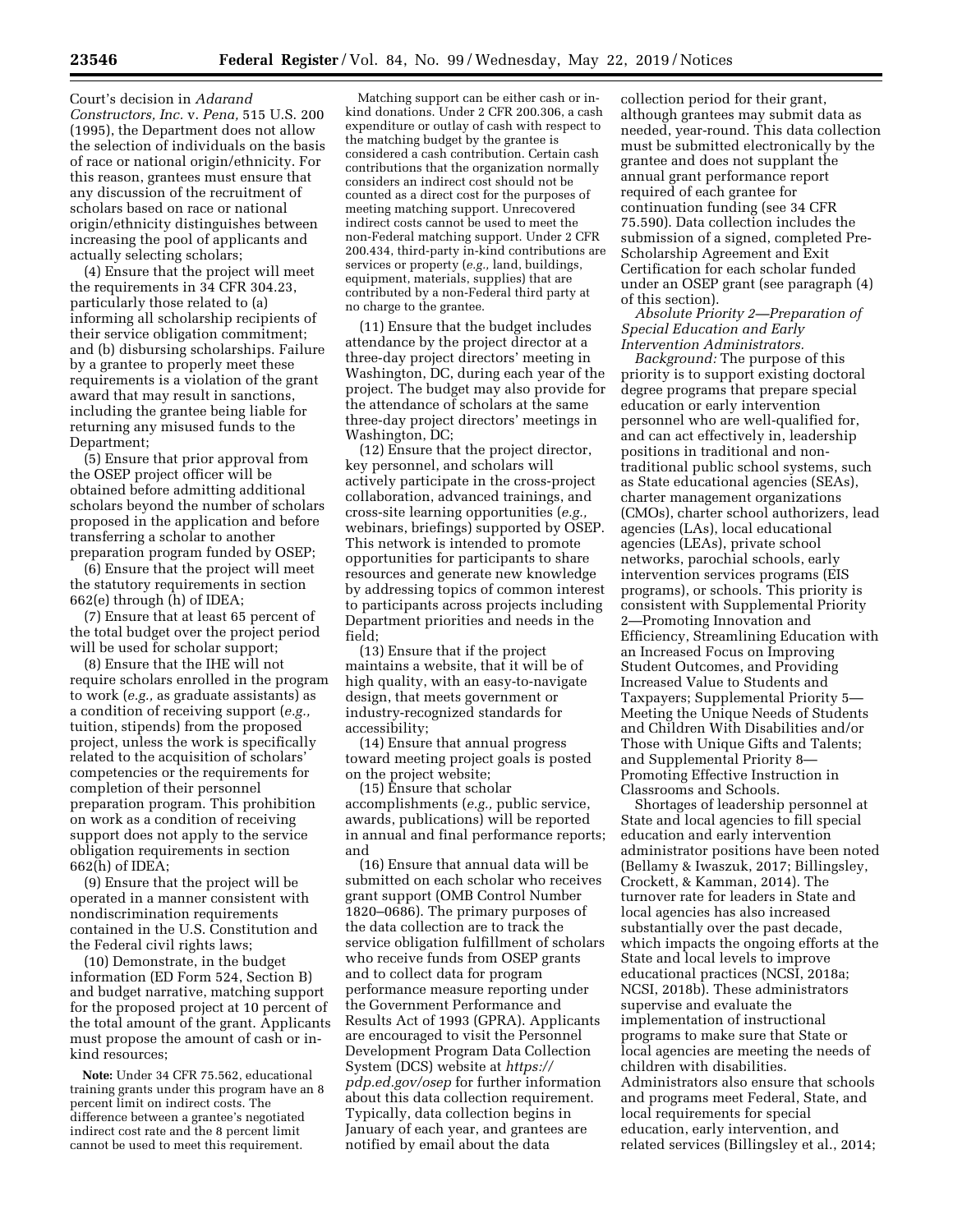Bruns, LaRocca, Sharp, & Sopko, 2017; Boscardin & Lashley, 2018).

Special education and early intervention administrators play an essential role in promoting high expectations for each child with a disability and supervising the provision of effective interventions and services that improve outcomes for children, including infants, toddlers, and youth with disabilities. Critical competencies for special education or early intervention administrators vary depending on the type of leadership personnel and the requirements of the preparation program but can include, for example, skills needed for implementing special education policies and laws, administration and supervision, organizational and system change, program planning and implementation, evaluation of educational programs, technology implementation, and collaboration with stakeholders (Boscardin & Lashley, 2018; Bruns et al., 2017). However, all leadership personnel need to promote high expectations and have current knowledge of effective interventions and services that improve outcomes for children with disabilities, including high-need children with disabilities. This knowledge should be applicable to children served in a variety of educational settings (*e.g.,* urban or rural public schools, including charter schools, or urban or rural private schools) or early childhood and early intervention settings (*e.g.,* home, community-based, Early Head Start and Head Start, child care, or public and private preschools). The interventions and services must include those that improve early childhood, educational, and employment outcomes.

*Priority:* The purpose of this priority is to support existing doctoral degree programs that prepare special education or early intervention personnel to work as administrators in traditional and nontraditional public school systems such as SEAs, CMOs, charter school authorizers, LAs, LEAs, private school networks, parochial schools, EIS programs, or schools in positions such as SEA special education administrators, LEA or regional special education directors, school-based special education directors, preschool coordinators, and early intervention coordinators.

This priority will provide support to help address identified needs for personnel with the knowledge and skills to establish and meet high expectations for each child with a disability. Doctoral programs in educational administration that include a focus on special education are eligible under this

priority. Programs must culminate in a doctoral degree, which may include a Doctor of Education (Ed.D.) degree. The preparation of school principals is not included under this priority. Under this priority, applicants may propose projects that enroll scholars who are concurrently employed (*e.g.,* as special education teachers) while enrolled in the program. To be considered for funding under this absolute priority, all applicants must meet all of the application requirements contained in the priority. All projects funded under this absolute priority also must meet all of the programmatic and administrative requirements specified in the priority.

To meet the requirements of this priority, an applicant must—

(a) Demonstrate, in the narrative section of the application under ''Significance,'' how—

(1) The project addresses the need for leadership personnel to promote high expectations and supervise the provision of effective interventions and services that improve outcomes for children with disabilities, including high-need children with disabilities.<sup>7</sup> To address this requirement, the applicant must present—

(i) Appropriate and applicable data (*e.g.,* State, region, district, local) demonstrating the need for the special education or early intervention administrators the applicant proposes to prepare; and

(ii) Data demonstrating the success of the doctoral program to date in producing special education or early intervention administrators, such as: The professional accomplishments of program graduates (*e.g.,* public service, awards) that demonstrate their leadership in special education or early intervention; the average amount of time it takes for program graduates to complete the program; the number of program graduates; and the percentage of program graduates finding employment directly related to their preparation; and

**Note:** Data on the success of a doctoral program should be no older than five years prior to the start date of the project proposed in the application. When reporting percentages, the denominator (*i.e.,* the total

number of scholars or program graduates) must be provided.

(2) Scholar competencies to be acquired in the program relate to knowledge and skills needed by the leadership personnel the applicant proposes to prepare. To address this requirement, the applicant must—

(i) Identify the competencies needed by leadership personnel to supervise the provision of effective interventions and services that improve outcomes for children with disabilities, including high-need children with disabilities; and

(ii) Provide the conceptual framework of the leadership preparation program, including any empirical support, that will promote the acquisition of the identified competencies needed by leadership personnel.

(b) Demonstrate, in the narrative section of the application under ''Quality of project services,'' how—

(1) The applicant will recruit and support high-quality scholars.<sup>8</sup> The narrative must describe—

(i) The selection criteria the applicant will use to identify high-quality applicants for admission in the program;

(ii) The recruitment strategies the applicant will use to attract high-quality applicants and any specific recruitment strategies targeting high-quality applicants from groups that are underrepresented in the profession, including individuals with disabilities; and

(iii) The approach the applicant will use to help all scholars, including individuals with disabilities, complete the program; and

(2) The project is designed to promote the acquisition of the competencies needed by leadership personnel to promote high expectations and supervise the provision of effective interventions and services that improve outcomes for children with disabilities, including high-need children with disabilities. To address this requirement, the applicant must—

(i) Describe how the components of the project, such as coursework, workbased experiences aligned with project components (*e.g.,* internships, current employment), program evaluation, and other opportunities provided to scholars, will enable the scholars to

<sup>7</sup>For purposes of this priority, ''high-need children with disabilities'' refers to children or students (ages birth through 21, depending on the State) who are eligible for services under IDEA, and who may be at risk of educational failure or otherwise in need of special assistance or support because they: (1) Are living in poverty, (2) are English learners, (3) are academically far below grade level, (4) have left school before receiving a regular high school diploma, (5) are at risk of not graduating with a regular high school diploma on time, (6) are homeless, (7) are in foster care, or (8) have been incarcerated.

<sup>8</sup>For the purposes of this priority, ''scholar'' is limited to an individual who (a) is pursuing a doctoral degree related to special education, early intervention, or related services; (b) receives scholarship assistance as authorized under section 662 of IDEA (34 CFR 304.3(g)); and (c) will be able to be employed in a position that serves children with disabilities for either 51 percent of their time or case load. See *[https://pdp.ed.gov/OSEP/Home/](https://pdp.ed.gov/OSEP/Home/Regulation)  [Regulation](https://pdp.ed.gov/OSEP/Home/Regulation)* for more information.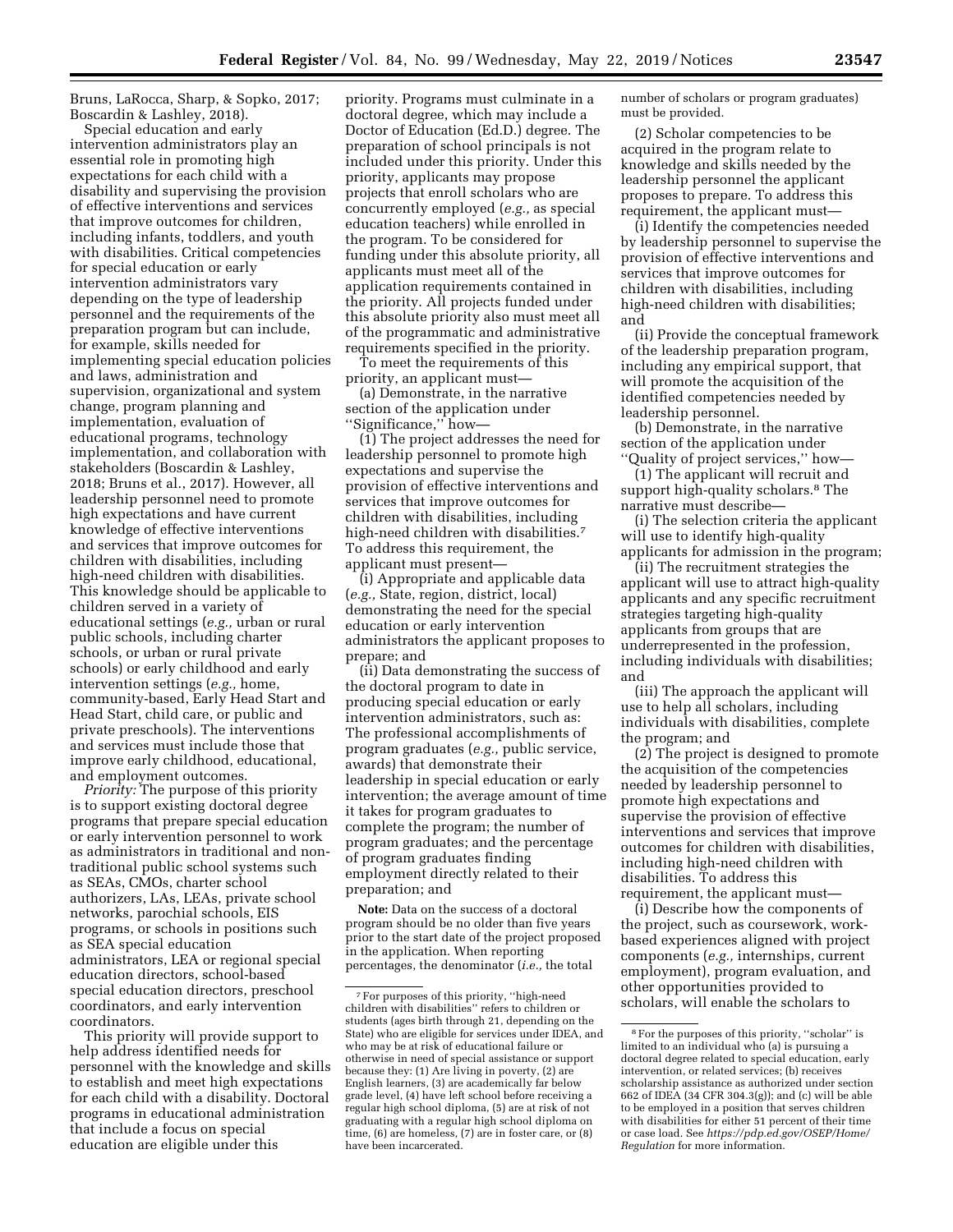acquire the competencies needed by leadership personnel the applicant proposes to prepare;

(ii) Describe how the components of the project are integrated in order to support the acquisition and enhancement of the identified competencies needed by leadership personnel the applicant proposes to prepare;

(iii) Describe how the components of the project prepare scholars to promote high expectations and to supervise the provision of effective interventions and services that improve outcomes for children with disabilities, including high-need children with disabilities, in a variety of educational or early childhood and early intervention settings;

(iv) Demonstrate, through a letter of support from a public, non-traditional public, parochial, or private partnering agency, school, or program, that it will provide scholars with a high-quality internship experience in a high-need LEA,<sup>9</sup> a high-poverty school,<sup>10</sup> a school implementing a comprehensive support and improvement plan,<sup>11</sup> a school implementing a targeted support and improvement plan 12 for children with disabilities, an SEA, an early childhood and early intervention program located within the geographical boundaries of a high-need LEA, or an early childhood and early intervention program located within the geographical boundaries of

10For the purposes of this priority, ''high-poverty school'' means a school in which at least 50 percent of students are from low-income families as determined using one of the measures of poverty specified under section 1113(a)(5) of the Elementary and Secondary Education Act of 1965, as amended (ESEA). For middle and high schools, eligibility may be calculated on the basis of comparable data from feeder schools. Eligibility as a high-poverty school is determined on the basis of the most currently available data.

<sup>11</sup> For the purposes of this priority, a "school implementing a comprehensive support and improvement plan'' is a school identified for comprehensive support and improvement by the State under section  $1111(c)(4)(D)$  of the ESEA that includes (a) not less than the lowest-performing five percent of all schools receiving funds under Title I, Part A of the ESEA; (b) all public high schools in the State failing to graduate one-third or more of their students; and (c) public schools in the State described under section 1111(d)(3)(A)(i)(II) of the ESEA.

12For the purposes of this priority, a ''school implementing a targeted support and improvement plan'' means a school identified for targeted support and improvement by a State that has developed and is implementing a school-level targeted support and improvement plan to improve student outcomes based on the indicators in the statewide accountability system as defined in section 1111(d)(2) of the ESEA.

an LEA serving the highest percentage of schools identified for comprehensive support and improvement or implementing targeted support and improvement plans in the State;

(v) Describe how the project will partner with diverse stakeholders to inform project components;

(vi) Describe how the project will use resources, as appropriate, available through technical assistance centers, which may include centers funded by the Department;

(vii) Describe the approach that faculty members will use to mentor or otherwise support scholars, including scholars who are pursuing a degree on a part-time basis or are concurrently employed on a full-time basis, with the goal of helping them acquire competencies needed by leadership personnel and advancing their careers in special education or early intervention administration; and

(viii) Describe how the components of the project will promote the acquisition of scholars' critical leadership skills, including communication, networking, and collaboration.

(c) Demonstrate, in the narrative section of the application under ''Quality of the project evaluation,'' how the applicant will—

(1) Evaluate how well the goals or objectives of the proposed leadership project have been met. The applicant must describe the outcomes to be measured for both the project and the scholars, particularly the acquisition of scholars' competencies; and the evaluation methodologies to be employed, including proposed instruments, data collection methods, and possible analyses;

(2) Collect, analyze, and use data on current scholars and scholars who graduate from the program to improve the proposed program on an ongoing basis; and

(3) Report the evaluation results to OSEP in the applicant's annual and final performance reports.

(d) Demonstrate, in the narrative under ''Required Project Assurances'' or appendices as directed, that the following program requirements are met. The applicant must—

(1) Include in appendix B of the application—

(i) Course syllabi for all coursework in the major and any required coursework for a minor;

(ii) Course syllabi for all evaluation methods or data analysis courses required by the degree program and for all elective evaluation methods or data analysis courses that have been completed by more than one scholar

enrolled in the program in the last five years; and

(iii) For new coursework, proposed syllabi;

(2) Ensure that the proposed number of scholars to be recruited into the program can graduate from the program by the end of the project period. The described scholar recruitment strategies, including recruitment of individuals with disabilities, the program components and their sequence, and proposed budget must be consistent with this requirement;

(3) Ensure scholars will not be selected based on race or national origin/ethnicity. Per the Supreme Court's decision in *Adarand Constructors, Inc.* v. *Pena,* 515 U.S. 200 (1995), the Department does not allow the selection of individuals on the basis of race or national origin/ethnicity. For this reason, grantees must ensure that any discussion of the recruitment of scholars based on race or national origin/ethnicity distinguishes between increasing the pool of applicants and actually selecting scholars;

(4) Ensure that the project will meet the requirements in 34 CFR 304.23, particularly those related to (a) informing all scholarship recipients of their service obligation commitment; and (b) disbursing scholarships. Failure by a grantee to properly meet these requirements is a violation of the grant award that may result in sanctions, including the grantee being liable for returning any misused funds to the Department;

(5) Ensure that prior approval from the OSEP project officer will be obtained before admitting additional scholars beyond the number of scholars proposed in the application and before transferring a scholar to another preparation program funded by OSEP;

(6) Ensure that the project will meet the statutory requirements in section 662(e) through (h) of IDEA;

(7) Ensure that at least 65 percent of the total budget over the project period will be used for scholar support;

(8) Ensure that the IHE will not require scholars enrolled in the program to work (*e.g.,* as graduate assistants) as a condition of receiving support (*e.g.,*  tuition, stipends) from the proposed project, unless the work is specifically related to the acquisition of scholars' competencies or the requirements for completion of their personnel preparation program. This prohibition on work as a condition of receiving support does not apply to the service obligation requirements in section 662(h) of IDEA;

(9) Ensure that the project will be operated in a manner consistent with

<sup>9</sup>For the purposes of this priority, ''high-need LEA" means an LEA (a) that serves not fewer than 10,000 children from families with incomes below the poverty line; or (b) for which not less than 20 percent of the children served by the LEA are from families with incomes below the poverty line.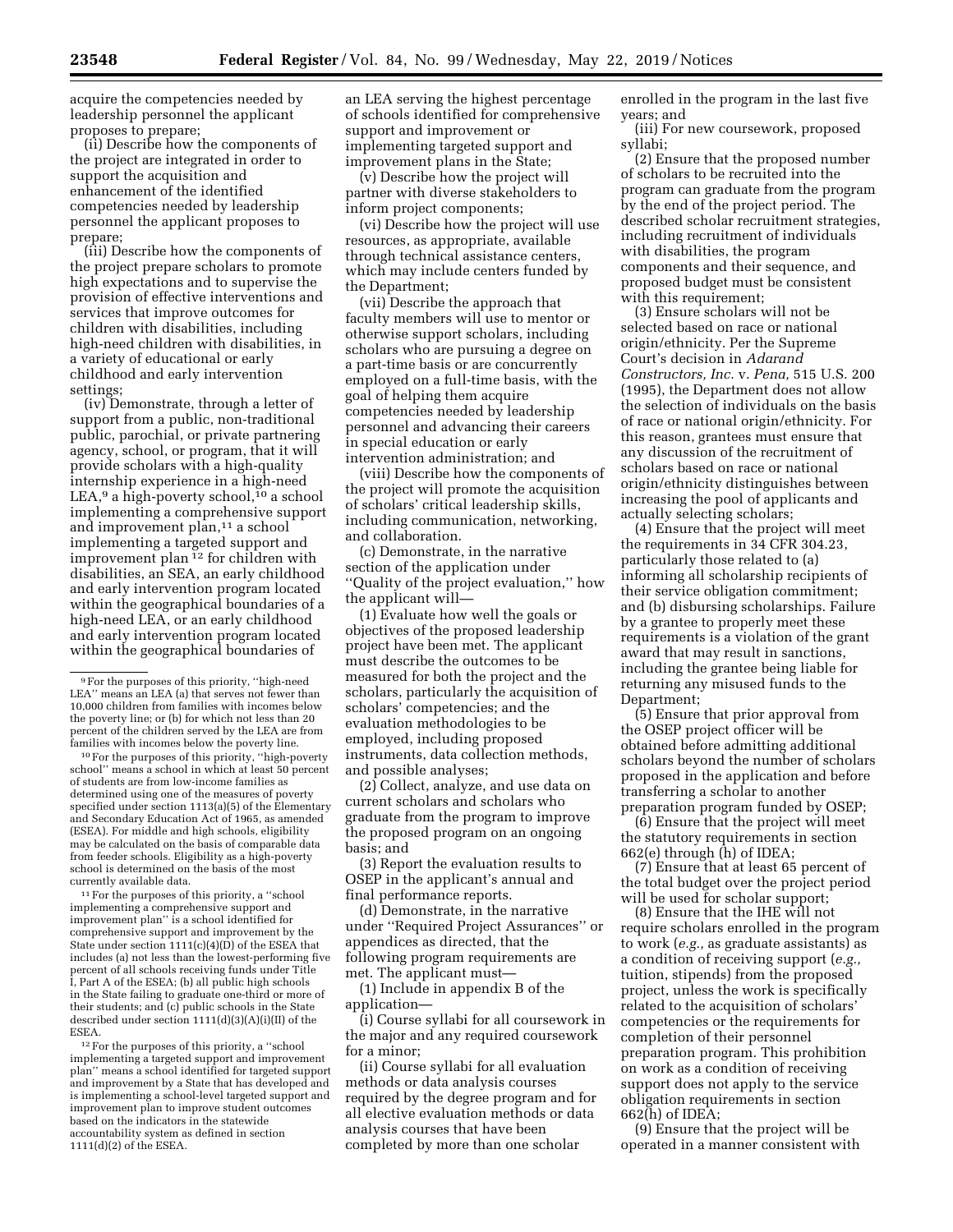nondiscrimination requirements contained in the U.S. Constitution and the Federal civil rights laws;

(10) Ensure that the budget includes attendance by the project director at a three-day project directors' meeting in Washington, DC, during each year of the project. The budget may also provide for the attendance of scholars at the same three-day project directors' meetings in Washington, DC;

(11) Ensure that the project director, key personnel, and scholars will actively participate in the cross-project collaboration, advanced trainings, and cross-site learning opportunities (*e.g.,*  webinars, briefings) supported by OSEP. This network is intended to promote opportunities for participants to share resources and generate new knowledge by addressing topics of common interest to participants across projects including Department priorities and needs in the field;

(12) Ensure that if the project maintains a website, that it will be of high quality, with an easy-to-navigate design, that meets government or industry-recognized standards for accessibility;

(13) Ensure that annual progress toward meeting project goals is posted on the project website;

(14) Ensure that scholar accomplishments (*e.g.,* public service, awards, program implementation demonstrating improved child outcomes) will be reported in annual and final performance reports; and

(15) Ensure that annual data will be submitted on each scholar who receives grant support (OMB Control Number 1820–0686). The primary purposes of the data collection are to track the service obligation fulfillment of scholars who receive funds from OSEP grants and to collect data for program performance measure reporting under the Government Performance and Results Act of 1993 (GPRA). Applicants are encouraged to visit the Personnel Development Program Data Collection System (DCS) website at *[https://](https://pdp.ed.gov/osep) [pdp.ed.gov/osep](https://pdp.ed.gov/osep)* for further information about this data collection requirement. Typically, data collection begins in January of each year, and grantees are notified by email about the data collection period for their grant, although grantees may submit data as needed, year-round. This data collection must be submitted electronically by the grantee and does not supplant the annual grant performance report required of each grantee for continuation funding (see 34 CFR 75.590). Data collection includes the submission of a signed, completed Pre-Scholarship Agreement and Exit

Certification for each scholar funded under an OSEP grant (see paragraph (4) of this section).

*Competitive Preference Priorities:*  Within Absolute Priorities 1 and 2, we give competitive preference to applications that address Competitive Preference Priorities 1, 2, and 3. Under 34 CFR 75.105(c)(2)(i), we award an additional 5 points to an application that meets Competitive Preference Priority 1, up to an additional 5 points to an application that meets Competitive Preference Priority 2, depending on how well the application meets Competitive Preference Priority 2, and we award an additional 3 points to an application that meets Competitive Preference Priority 3. The total maximum points we may award an application that chooses to address all of the competitive preference priorities is 13. Applicants should indicate in the abstract which competitive preference priorities are addressed.

These priorities are:

*Competitive Preference Priority 1 (0 or 5 points).* 

An application that proposes a partnership consisting of two or three IHEs in a high-need area of leadership shortages. To meet the competitive preference priority, a project must—

(a) Establish a partnership comprised of two or three IHEs with existing doctoral programs that prepare scholars to work as doctoral-level leaders in the high-need area proposed;

(b) Address in the project narrative the high-need area (*e.g.,* early childhood behavior, secondary transition, or special education administration) in which the partnership proposes to prepare scholars;

(c) Address in the project narrative how the opportunities provided to scholars through the partnership activities will promote the competencies needed by leaders the project proposes to prepare; and

(d) Address in the project narrative how policies, procedures, standards, and fiscal management of the partnership will be established.

**Note:** For additional information regarding group applications, refer to 34 CFR 75.127, 75.128, and 75.129.

*Competitive Preference Priority 2 (Up to 5 points*).

An application that demonstrates matching support for the proposed project at—

(a) 20 percent of the requested Federal award (1 point);

(b) 40 percent of the total amount of the requested Federal award (2 points);

(c) 60 percent of the total amount of the requested Federal award (3 points);

(d) 80 percent of the total amount of the requested Federal award (4 points); or

(e) 100 percent of the total amount of the requested Federal award (5 points).

Applicants must address this competitive preference priority in the budget information (ED Form 524, Section B) and budget narrative.

*Competitive Preference Priority 3 (0 or 3 points).* 

Projects proposed by applicants that have not had an active grant award under this program (CFDA number 84.325D) at any point in the preceding five fiscal years (*i.e.,* FY 2014–FY 2018).

#### **References**

- Bellamy, T., & Iwaszuk, W. (2017, October). Responding to the need for new local special education administrators: A case study. Retrieved from *[http://](http://ceedar.education.ufl.edu/wp-content/uploads/2018/02/Case-Study-SPED-10-29-17.pdf) [ceedar.education.ufl.edu/wp-content/](http://ceedar.education.ufl.edu/wp-content/uploads/2018/02/Case-Study-SPED-10-29-17.pdf) [uploads/2018/02/Case-Study-SPED-10-](http://ceedar.education.ufl.edu/wp-content/uploads/2018/02/Case-Study-SPED-10-29-17.pdf) [29-17.pdf.](http://ceedar.education.ufl.edu/wp-content/uploads/2018/02/Case-Study-SPED-10-29-17.pdf)*
- Billingsley, B.S., Crockett, J., & Kamman, M.L. (2014). Recruiting and retaining teachers and administrators in special education. In P.T. Sindelar, E.D. McCray, M.T. Brownell, & B. Lignugaris/Kraft (Eds.), *Handbook of research on special education teacher preparation* (pp. 94– 112). New York, NY: Routledge.
- Boscardin, M.L., & Lashley, C.L. (2018). Expanding the leadership framework to support socially just special education policy, preparation, and standards. In J.B. Crockett, B.S. Billingsley, & M.L. Boscardin (Eds.), *The handbook of leadership and administration for special education.* New York, NY: Routledge.
- Bruns, D.A., LaRocco, D.J., Sharp, O.L., & Sopko, K.M. (2017). Leadership competencies in U.S. early intervention/ early childhood special education service systems: A national survey. *Infants and Young Children, 30,* 304– 319.
- Castillo, J.M., Curtis, M.J., & Tan, S.Y. (2014). Personnel needs in school psychology: A 10-year follow-up study on predicted personnel shortages. *Psychology in the Schools, 51,* 832–849.
- deBettencourt, L.U., Hoover, J.J., Rude, H.A., & Taylor, S.S. (2016). Preparing special education higher education faculty: The influence of contemporary education issues and policy recommendations. *Teacher Education and Special Education, 39,* 121–133.
- Montrosse, B.E., & Young, C.J. (2012). Market demand for special education faculty. *Teacher Education and Special Education, 35,* 140–153.
- Nagro, S.A., Sheperd, K.G., West, J.E., & Nagy, S.J. (2018). Activating policy and advocacy skills: A strategy for tomorrow's special education leaders. *The Journal of Special Education, [https://doi.org/10.1177/](https://doi.org/10.1177/0022466918800705)  [0022466918800705.](https://doi.org/10.1177/0022466918800705)*
- National Center for Systemic Improvement (NCSI). (2018a). *Leadership turnover:*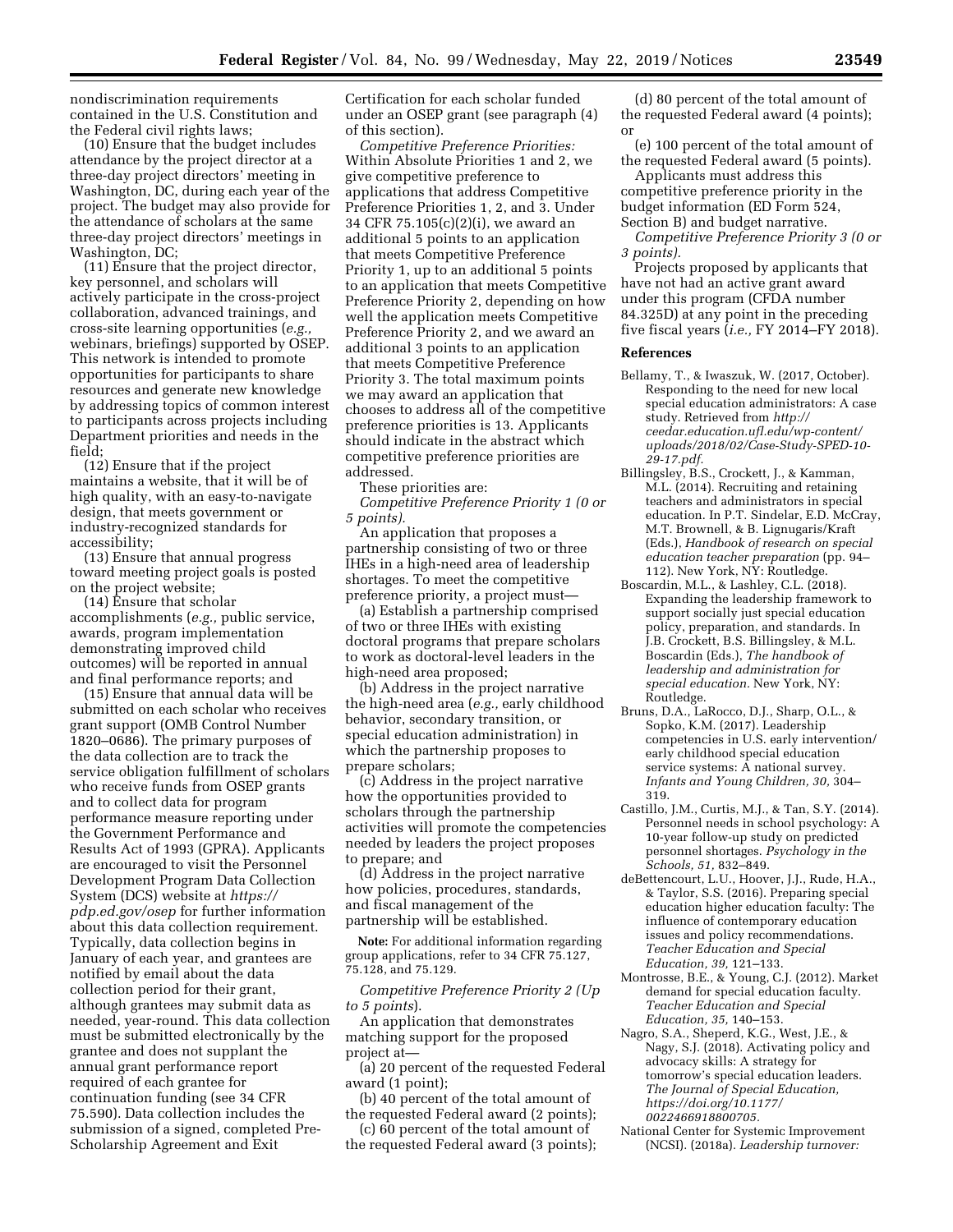*The impact on State special education systems.* Retrieved from *[https://ncsi](https://ncsi-library.wested.org/resources/201)[library.wested.org/resources/201.](https://ncsi-library.wested.org/resources/201)* 

National Center for Systemic Improvement (NCSI). (2018b). *Leadership turnover: The impact on State early intervention systems.* Retrieved from *[https://ncsi](https://ncsi-library.wested.org/resources/200)[library.wested.org/resources/200.](https://ncsi-library.wested.org/resources/200)* 

- Robb, S.M., Smith, D.D., & Montrosse, B.E. (2012). A context of the demand for special education faculty: A study of special education teacher preparation programs. *Teacher Education and Special Education, 35,* 128–139.
- Smith, D.D., Montrosse, B.E., Robb, S.M., Tyler, N.C., & Young, C. (2011). *Assessing trends in leadership: Special education's capacity to produce a highly qualified workforce.* Claremont, CA: IRIS@CGU, Claremont Graduate University.
- Smith, D.D., Robb, S.M., West, J., & Tyler, N.C. (2010). The changing education landscape: How special education leadership preparation can make a difference for teachers and their students with disabilities. *Teacher Education and Special Education, 33,* 25–43.
- West, J.E., & Hardman, H.L. (2012). Averting current and future special education faculty shortages: Policy implications and recommendations. *Teacher Education and Special Education, 35,*  154–160.
- Woods, J., & Snyder, P. (2009). Interdisciplinary doctoral leadership training in early intervention. *Infants & Young Children, 22*(1), 32–34.

*Waiver of Proposed Rulemaking:*  Under the Administrative Procedure Act (APA) (5 U.S.C. 553) the Department generally offers interested parties the opportunity to comment on proposed priorities and requirements. Section 681(d) of IDEA, however, makes the public comment requirements of the APA inapplicable to the priorities in this notice.

*Program Authority:* 20 U.S.C. 1462 and 1481.

*Applicable Regulations:* (a) The Education Department General Administrative Regulations in 34 CFR parts 75, 77, 79, 81, 82, 84, 86, 97, 98, and 99. (b) The Office of Management and Budget Guidelines to Agencies on Governmentwide Debarment and Suspension (Nonprocurement) in 2 CFR part 180, as adopted and amended as regulations of the Department in 2 CFR part 3485. (c) The Uniform Administrative Requirements, Cost Principles, and Audit Requirements for Federal Awards in 2 CFR part 200, as adopted and amended as regulations of the Department in 2 CFR part 3474. (d) The regulations for this program in 34 CFR part 304.

**Note:** The regulations in 34 CFR part 86 apply to IHEs only.

# **II. Award Information**

*Type of Award:* Discretionary grants.

**Note:** In accordance with 34 CFR 75.200(b)(4), the Department may award a cooperative agreement under this program if the Secretary determines that substantial involvement between the Department and the recipient is necessary to carry out a collaborative project.

*Estimated Available Funds:*  \$4,250,000.

Contingent upon the availability of funds and the quality of applications, we may make additional awards in FY 2020 from the list of unfunded applications from this competition.

*Estimated Range of Awards:*  \$225,000–\$250,000 per year for an individual IHE; \$450,000–\$500,000 per year for a two-IHE group application; and \$675,000–\$750,000 for a three-IHE group application.

*Estimated Average Size of Awards:*  \$237,500 per year for an individual IHE; \$475,000 per year for a two-IHE group application; and \$712,500 per year for a three-IHE group application.

*Maximum Award:* For a single budget period of 12 months, we will not make an award exceeding: For an individual IHE, \$250,000; for a two-IHE group application, \$500,000; and, for a three-IHE group application, \$750,000.

*Estimated Number of Awards:* Up to 17 awards for individual IHEs but the number of awards may change depending on the number of group application awards. OSEP intends to fund in FY 2019 at least 7 high-quality applications meeting the requirements for Absolute Priority 2.

**Note:** The Department is not bound by any estimates in this notice.

*Project Period:* Up to 60 months.

### **III. Eligibility Information**

1. *Eligible Applicants:* IHEs and private nonprofit organizations.

2. *Cost Sharing or Matching:* Cost sharing or matching is required for Absolute Priority 1.

3. *Subgrantees:* A grantee under this competition may not award subgrants to entities to directly carry out project activities described in its application.

4. *Other General Requirements:* (a) Recipients of funding under this competition must make positive efforts to employ and advance in employment qualified individuals with disabilities (see section 606 of IDEA).

(b) Applicants for, and recipients of, funding must, with respect to the aspects of their proposed project relating to Absolute Priority 1 or 2, involve individuals with disabilities, or parents of individuals with disabilities ages birth through 26, in planning,

implementing, and evaluating the project (see section 682(a)(1)(A) of IDEA).

### **IV. Application and Submission Information**

1. *Application Submission Instructions:* Applicants are required to follow the Common Instructions for Applicants to Department of Education Discretionary Grant Programs, published in the **Federal Register** on February 13, 2019 (84 FR 3768), and available at *[www.govinfo.gov/content/](http://www.govinfo.gov/content/pkg/FR-2019-02-13/pdf/2019-02206.pdf)  [pkg/FR-2019-02-13/pdf/2019-02206.pdf,](http://www.govinfo.gov/content/pkg/FR-2019-02-13/pdf/2019-02206.pdf)*  which contain requirements and information on how to submit an application.

2. *Intergovernmental Review:* This competition is subject to Executive Order 12372 and the regulations in 34 CFR part 79. Information about Intergovernmental Review of Federal Programs under Executive Order 12372 is in the application package for this competition.

3. *Funding Restrictions:* We reference regulations outlining funding restrictions in the *Applicable Regulations* section of this notice.

4. *Recommended Page Limit:* The application narrative (Part III of the application) is where you, the applicant, address the selection criteria that reviewers use to evaluate your application. We recommend that you (1) limit the application narrative to no more than 50 pages and (2) use the following standards:

 $\bullet\,$  A ''page'' is 8.5″ x 11″, on one side only, with 1″ margins at the top, bottom, and both sides.

• Double-space (no more than three lines per vertical inch) all text in the application narrative, including titles, headings, footnotes, quotations, reference citations, and captions, as well as all text in charts, tables, figures, graphs, and screen shots.

• Use a font that is 12 point or larger.

• Use one of the following fonts: Times New Roman, Courier, Courier New, or Arial.

The recommended page limit does not apply to Part I, the cover sheet; Part II, the budget section, including the narrative budget justification; Part IV, the assurances and certifications; or the abstract (follow the guidance provided in the application package for completing the abstract), the table of contents, the list of priority requirements, the resumes, the reference list, the letters of support, or the appendices. However, the recommended page limit does apply to all of the application narrative, including all text in charts, tables, figures, graphs, and screen shots.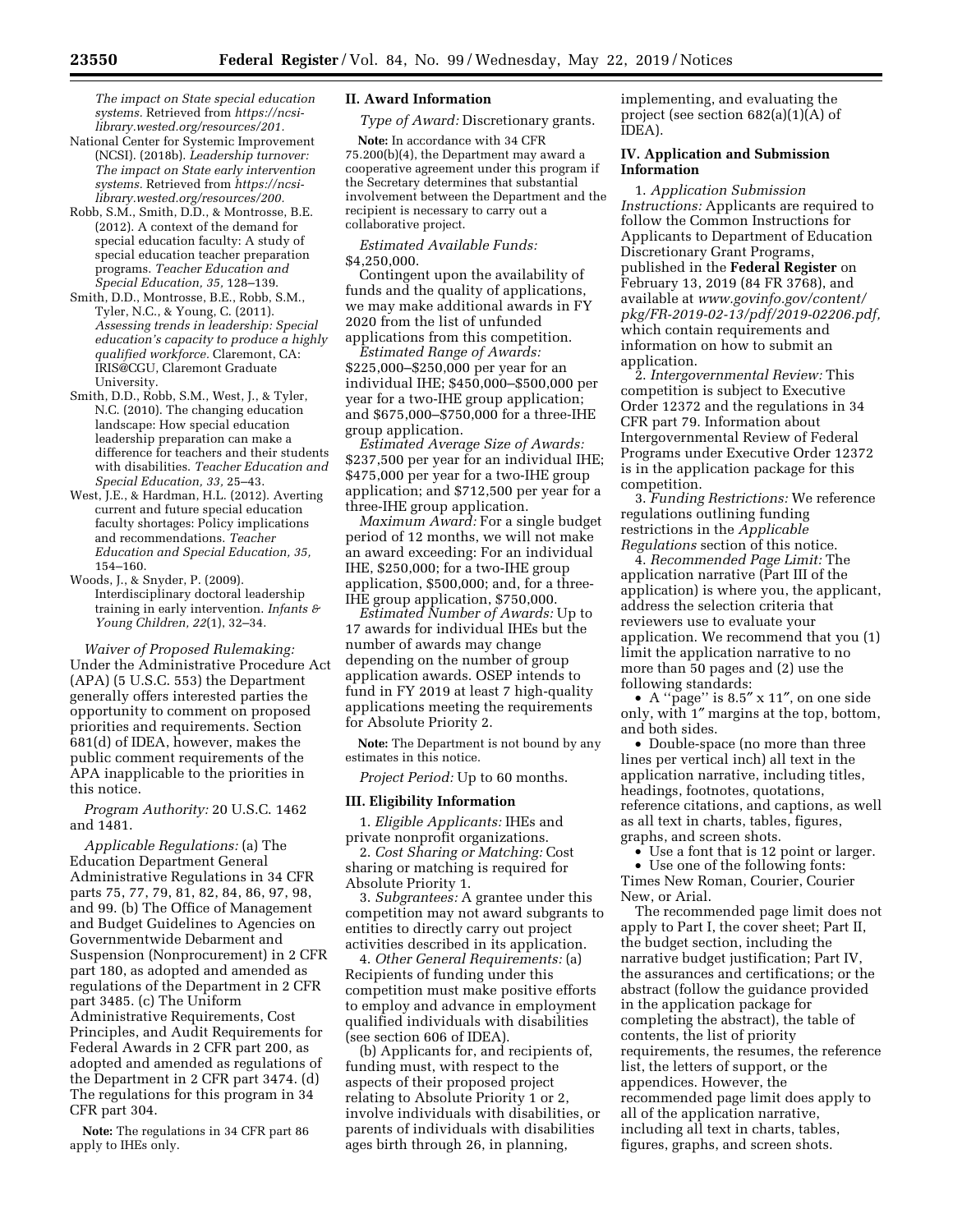# **V. Application Review Information**

1. *Selection Criteria:* The selection criteria for this competition are from 34 CFR 75.210 and are as follows:

(a) *Significance (10 points).* 

(1) The Secretary considers the

significance of the proposed project. (2) In determining the significance of the proposed project, the Secretary

considers the following factors: (i) The extent to which the proposed project will prepare personnel for fields in which shortages have been demonstrated;

(ii) The importance or magnitude of the results or outcomes likely to be attained by the proposed project; and

(iii) The extent to which there is a conceptual framework underlying the proposed research or demonstration activities and the quality of that framework.

(b) *Quality of project services (45 points).* 

(1) The Secretary considers the quality of the services to be provided by the proposed project.

(2) In determining the quality of the services to be provided by the proposed project, the Secretary considers the quality and sufficiency of strategies for ensuring equal access and treatment for eligible project participants who are members of groups that have traditionally been underrepresented based on race, color, national origin, gender, age, or disability.

(3) In addition, the Secretary considers the following factors:

(i) The extent to which the training or professional development services to be provided by the proposed project are of sufficient quality, intensity, and duration to lead to improvements in practice among the recipients of those services;

(ii) The extent to which the proposed activities constitute a coherent, sustained program of training in the field; and

(iii) The extent to which the services to be provided by the proposed project reflect up-to-date knowledge from research and effective practice.

(c) *Quality of project evaluation (25 points).* 

(1) The Secretary considers the quality of the evaluation to be conducted of the proposed project.

(2) In determining the quality of the evaluation, the Secretary considers the following factors:

(i) The extent to which the methods of evaluation are thorough, feasible, and appropriate to the goals, objectives, and outcomes of the proposed project;

(ii) The extent to which the goals, objectives, and outcomes to be achieved by the proposed project are clearly specified and measurable;

(iii) The extent to which the methods of evaluation include the use of objective performance measures that are clearly related to the intended outcomes of the project and will produce quantitative and qualitative data to the extent possible; and

(iv) The extent to which the methods of evaluation will provide timely guidance for quality assurance.

(d) *Quality of the management plan and adequacy of resources (20 points).* 

(1) The Secretary considers the quality of the management plan and the adequacy of resources for the proposed project.

(2) In determining the quality of the management plan and the adequacy of resources, the Secretary considers the following factors:

(i) The qualifications, including relevant training and experience, of key project personnel;

(ii) The adequacy of the management plan to achieve the objectives of the proposed project on time and within budget, including clearly defined responsibilities, timelines, and milestones for accomplishing project tasks;

(iii) The extent to which the time commitments of the project director and principal investigator and other key project personnel are appropriate and adequate to meet the objectives of the proposed project;

(iv) The adequacy of support, including facilities, equipment, supplies, and other resources, from the applicant organization or the lead applicant organization; and

(v) The extent to which the budget is adequate to support the proposed project.

2. *Review and Selection Process:* We remind potential applicants that in reviewing applications in any discretionary grant competition, the Secretary may consider, under 34 CFR 75.217(d)(3), the past performance of the applicant in carrying out a previous award, such as the applicant's use of funds, achievement of project objectives, and compliance with grant conditions. The Secretary may also consider whether the applicant failed to submit a timely performance report or submitted a report of unacceptable quality.

In addition, in making a competitive grant award, the Secretary requires various assurances, including those applicable to Federal civil rights laws that prohibit discrimination in programs or activities receiving Federal financial assistance from the Department (34 CFR 100.4, 104.5, 106.4, 108.8, and 110.23).

3. *Additional Review and Selection Process Factors:* In the past, the Department has had difficulty finding peer reviewers for certain competitions because so many individuals who are eligible to serve as peer reviewers have conflicts of interest. The standing panel requirements under section 682(b) of IDEA also have placed additional constraints on the availability of reviewers. Therefore, the Department has determined that for some discretionary grant competitions, applications may be separated into two or more groups and ranked and selected for funding within specific groups. This procedure will make it easier for the Department to find peer reviewers by ensuring that greater numbers of individuals who are eligible to serve as reviewers for any particular group of applicants will not have conflicts of interest. It also will increase the quality, independence, and fairness of the review process, while permitting panel members to review applications under discretionary grant competitions for which they also have submitted applications.

4. *Risk Assessment and Specific Conditions:* Consistent with 2 CFR 200.205, before awarding grants under this competition the Department conducts a review of the risks posed by applicants. Under 2 CFR 3474.10, the Secretary may impose specific conditions and, in appropriate circumstances, high-risk conditions on a grant if the applicant or grantee is not financially stable; has a history of unsatisfactory performance; has a financial or other management system that does not meet the standards in 2 CFR part 200, subpart D; has not fulfilled the conditions of a prior grant; or is otherwise not responsible.

5. *Integrity and Performance System:*  If you are selected under this competition to receive an award that over the course of the project period may exceed the simplified acquisition threshold (currently \$250,000), under 2 CFR 200.205(a)(2) we must make a judgment about your integrity, business ethics, and record of performance under Federal awards—that is, the risk posed by you as an applicant—before we make an award. In doing so, we must consider any information about you that is in the integrity and performance system (currently referred to as the Federal Awardee Performance and Integrity Information System (FAPIIS)), accessible through the System for Award Management. You may review and comment on any information about yourself that a Federal agency previously entered and that is currently in FAPIIS.